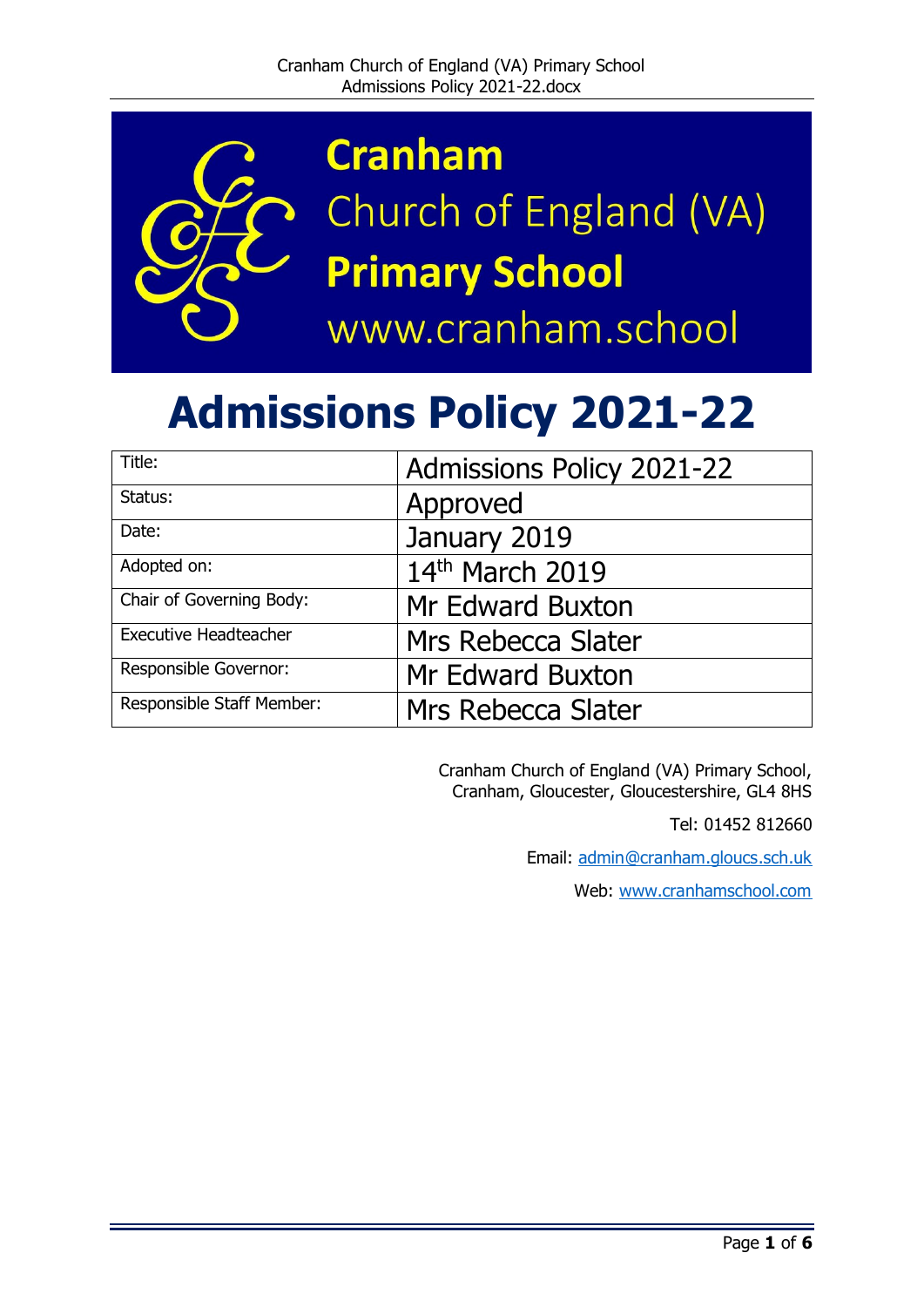## <span id="page-1-0"></span>**CONTENTS**

| 1.                                                                      |  |
|-------------------------------------------------------------------------|--|
| 2.                                                                      |  |
| 3.                                                                      |  |
| 4.                                                                      |  |
| 5.                                                                      |  |
| 6.                                                                      |  |
| 7.                                                                      |  |
|                                                                         |  |
|                                                                         |  |
|                                                                         |  |
| Children with a statement of Special Educational Needs/Education Health |  |
|                                                                         |  |
|                                                                         |  |
|                                                                         |  |
|                                                                         |  |
|                                                                         |  |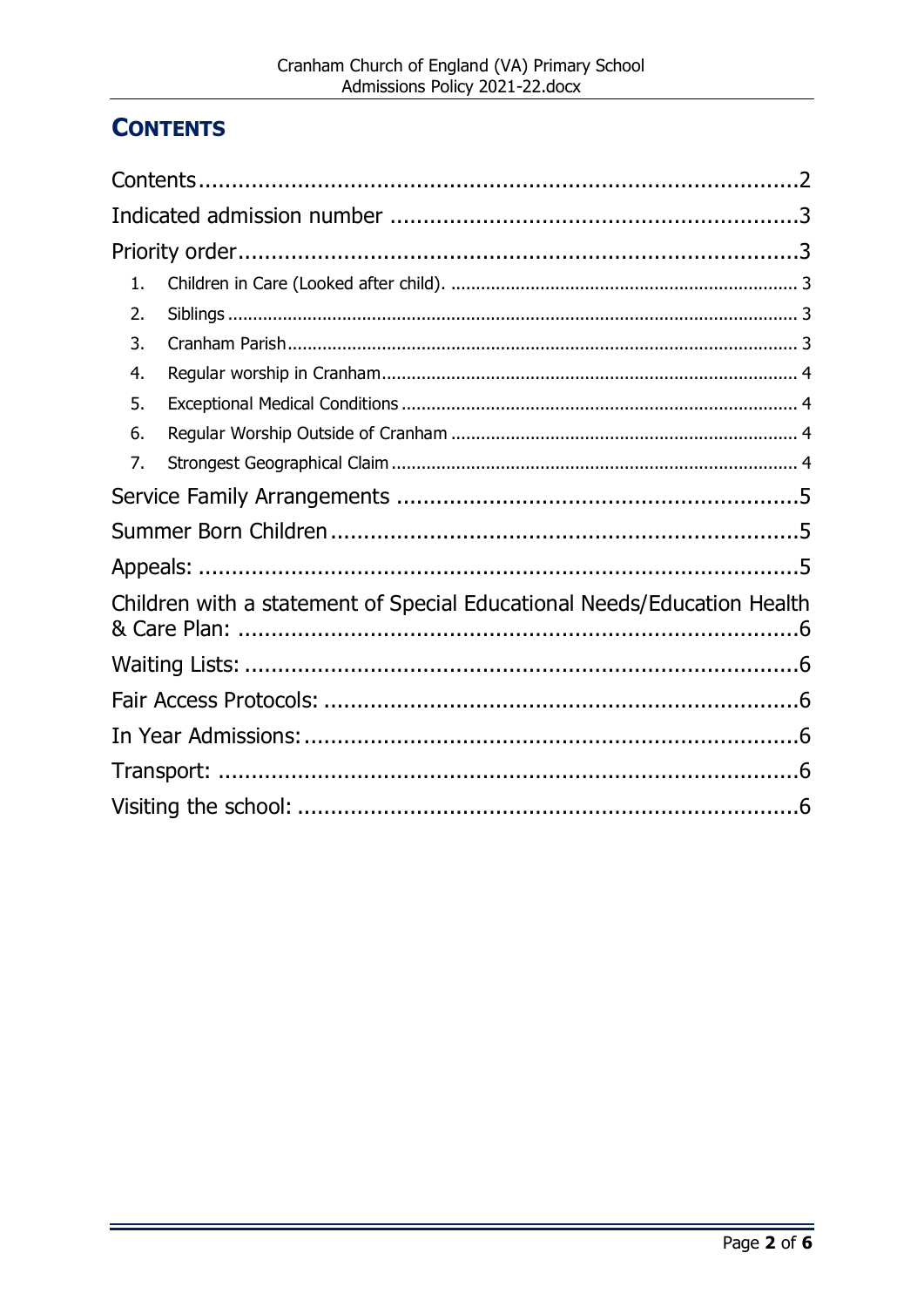#### <span id="page-2-0"></span>**INDICATED ADMISSION NUMBER**

The School's indicated admission number for each year group is 8.

#### <span id="page-2-1"></span>**PRIORITY ORDER**

Should the number of children requesting places at this school be greater than the number of available places than the following criteria will be applied in this priority order:

## <span id="page-2-2"></span>**1. Children in Care (Looked after child).**

- 1.1. A looked after child': A 'looked after child' is a child who is (a) in the care of a local authority, or (b) being provided with accommodation by a local authority in the exercise of their social services functions (see the definition in Section 22(1) of the Children Act 1989) at the time of making an application to a school. In Gloucestershire, such children are referred to as Children in Care.
- 1.2. or a child who was previously looked after but immediately after being looked after became subject to an adoption: This includes children who were adopted under the Adoption Act 1976 (see section 12 adoption orders) and children who were adopted under the Adoption and Children's Act 2002 (see section 46 adoption orders).
- 1.3. child arrangements order: Under the provisions of s.12 of the Children and Families Act 2014, which amend section 8 of the Children Act 1989, residence orders have now been replaced by child arrangements orders.
- 1.4. or special quardianship order: See Section 14A of the Children Act 1989 which defines a 'special guardianship order' as an order appointing one or more individuals to be a child's special guardian (or special guardians).

#### <span id="page-2-3"></span>2. **Siblings**

Children who have a sibling attending the school and who will continue to do so when the younger child is admitted. We define siblings as a brother or sister, half-brother or sister, adopted brother or sister, step brother or sister, or the child of the parent's/carer's partner, and in every case, the child must be living in the same family unit at the same address.

#### <span id="page-2-4"></span>3. **Cranham Parish**

Where the family lives in the parish of Cranham. A map showing the parish of Cranham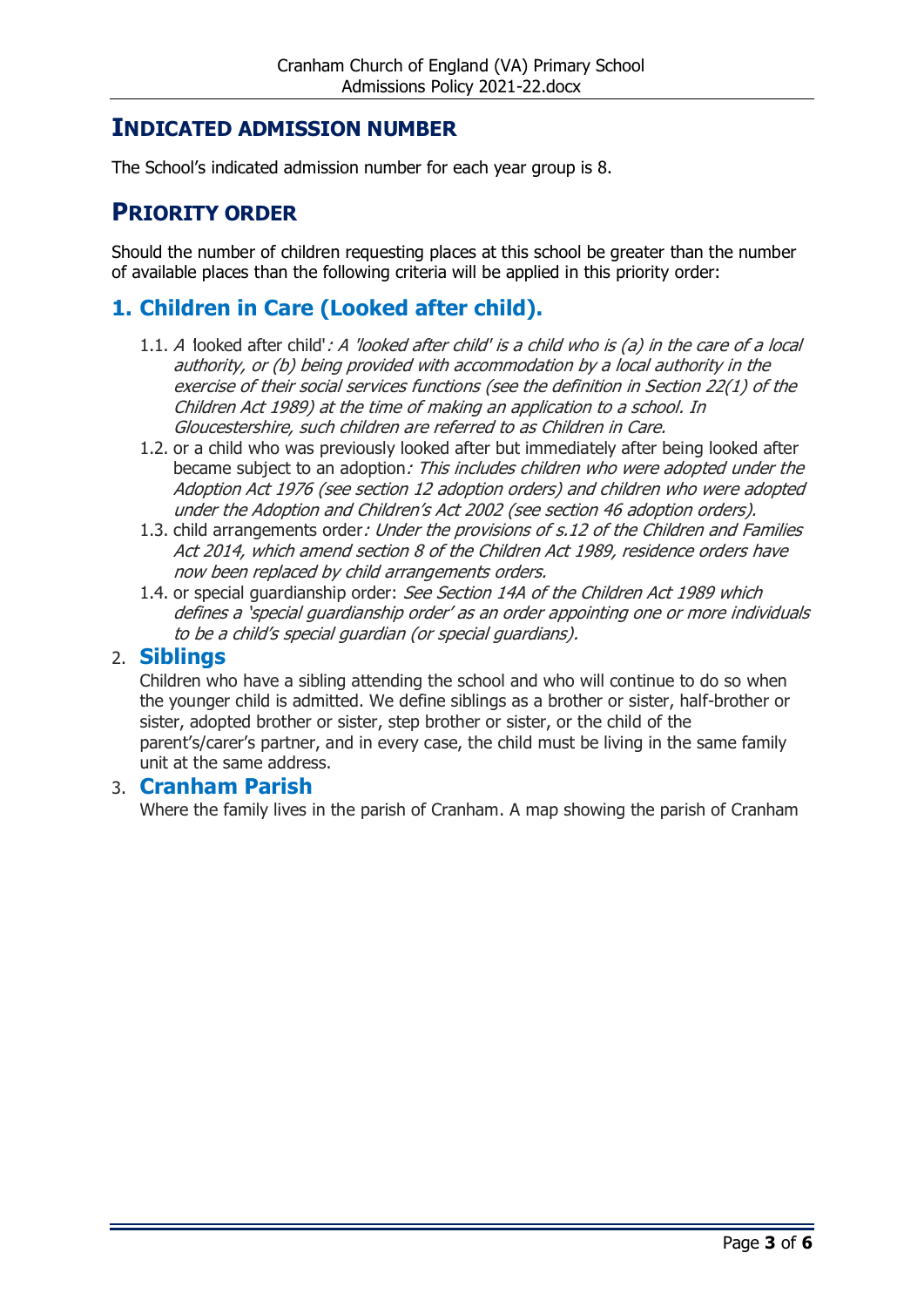Cranham Church of England (VA) Primary School Admissions Policy 2021-22.docx



#### <span id="page-3-0"></span>4. **Regular worship in Cranham**

Children from families who regularly worship at St James the Great Church, Cranham. The governing body consider regular to be at least once a month. A letter of support from the Minister or member of the PCC would be required. This should be submitted to the Headteacher, no later than 5 working days before the deadline for Admission applications. However, where a family has moved into the area within the two years, consideration will still be made on the application, providing regular attendance at the parish church can be verified by a letter from the Vicar.

#### <span id="page-3-1"></span>5. **Exceptional Medical Conditions**

Children for whom only this particular school is appropriate due to an exceptional medical condition. Applications under this criterion will only be considered if they are supported by a written statement from a doctor. This must demonstrate that there is a very specific connection between the medical needs and Cranham School.

#### <span id="page-3-2"></span>6. **Regular Worship Outside of Cranham**

Children from Christian families who regularly worship outside the boundary of the parish of Cranham. (Being a member of the Churches Together in England) The governing body consider regular to be least once a month. A letter of support from the Minister or member of the PCC would be required. This should be submitted to the Headteacher, no later than 5 working days before the deadline for Admission applications.

#### <span id="page-3-3"></span>7. **Strongest Geographical Claim**

Children with the strongest geographical claim, measured in a straight line from the ordnance survey address point of the child's home address (including flats) to the ordnance survey address point of the school, using the Local Authority's computerised measuring system, with those living closer to the school receiving the higher priority

Where any particular category at points 1-5 is oversubscribed, criterion 7 will be used to determine which child will be offered a place.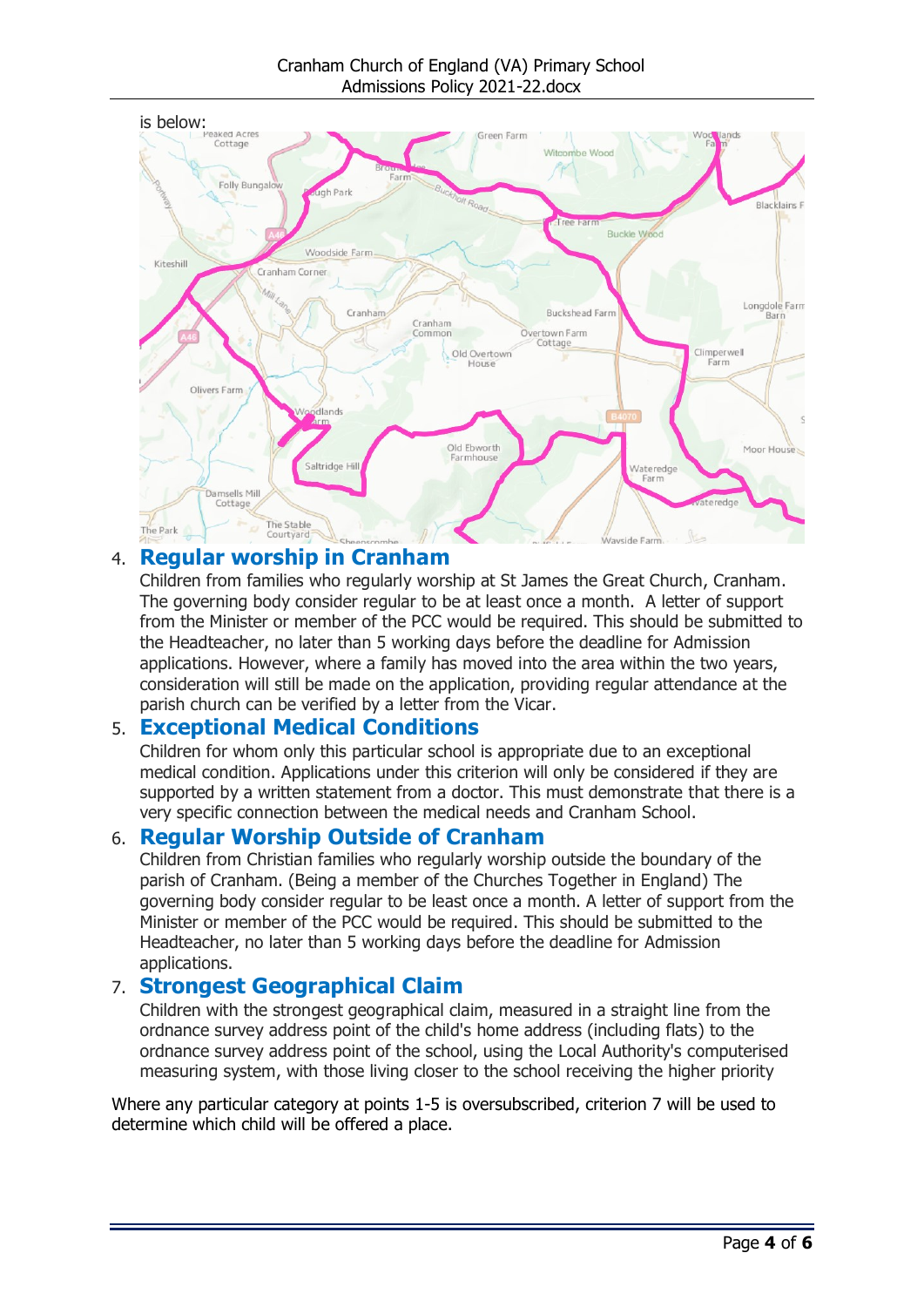In the event of a tie between two or more children when applying criterion 7 where there are not enough places available to offer all children a place at the school, a process of random allocation will be followed by the Governing Body.

## <span id="page-4-0"></span>**SERVICE FAMILY ARRANGEMENTS**

For Service family arrangements please see the GCC Guidance Booklet: (http://www.gloucestershire.gov.uk/schooladmissions)

## <span id="page-4-1"></span>**SUMMER BORN CHILDREN**

For summer born children please see the GCC Guidance Booklet: (http://www.gloucestershire.gov.uk/schooladmissions)

## <span id="page-4-2"></span>**APPEALS:**

The appeal process used in Gloucestershire follows strict national guidance. You will receive full information on the appeals process with the letter from Gloucestershire County Council. This will explain why your child has not been offered a place at your preferred school.

If you want to appeal against a decision by the Governing Body of Cranham Church of England (VA) Primary School, you will need to contact the school direct. The school is responsible for organising its own appeals.

The school operates an appeals procedure for unsuccessful applicants, which is administered by Democratic Services on behalf of the Dioceses for VA primary schools. Information about school admissions appeals is available from the school office. This details the appeals system, when to appeal and how to appeal, the arrangements for the appeal hearing and the appeal hearing itself. Any appeal in writing should be addressed and returned to the school. An outline of the appeals procedure is set out as follows:

- 1. You are entitled to appeal for every child who is refused a place, should you wish to do so.
- 2. You will be advised by Democratic Services in writing that if you wish for a place at Cranham Church of England (VA) Primary School, you should write to the Governors of the school.
- 3. All completed appeal forms should be returned to the school.
- 4. When we receive your completed form, we will send it to: Gloucestershire County Council, Democratic Services, GCC, Shire Hall Gloucester GL1 2TG.
- 5. Democratic Services will set up an appeal date, or allocate a time if a date is already set, in consultation with the school, checking that you are able to attend.
- 6. The school will send Democratic Services the school's written case for refusal, and our current admission criteria. We will organise the persons to represent our case.
- 7. Most appeals are heard at Shire Hall, but if you are unable to travel to Shire Hall, alternative arrangements to hear your appeal case at a closer location may be possible. Please let us know if this is the case.
- 8. Democratic Services always aim to give notice of the appeal date and location to all two weeks ahead.